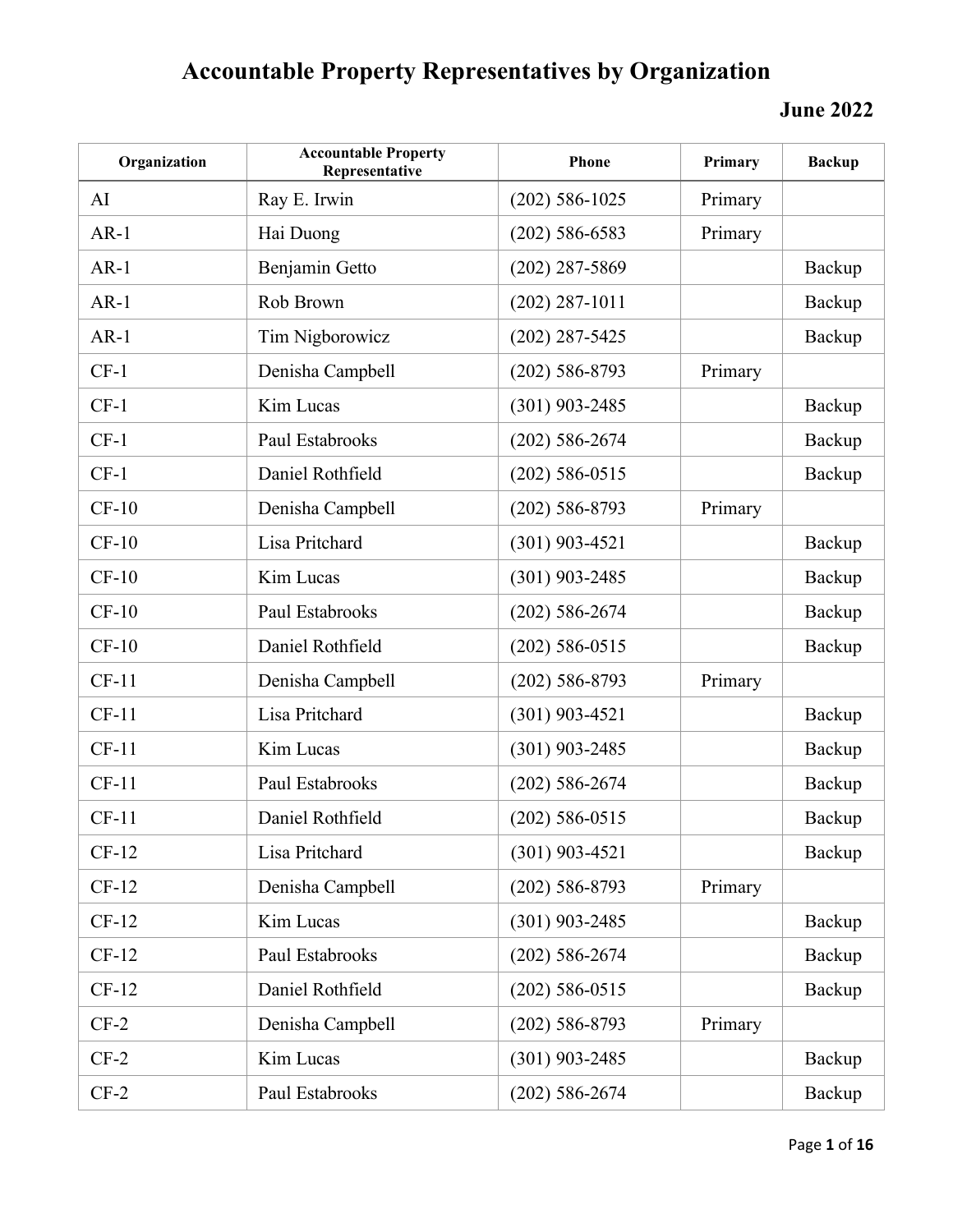| Organization | <b>Accountable Property</b><br>Representative | Phone              | Primary | <b>Backup</b> |
|--------------|-----------------------------------------------|--------------------|---------|---------------|
| $CF-2$       | Daniel Rothfield                              | $(202)$ 586-0515   |         | Backup        |
| $CF-20$      | Denisha Campbell                              | $(202)$ 586-8793   | Primary |               |
| $CF-20$      | Paul Estabrooks                               | $(202) 586 - 2674$ |         | Backup        |
| $CF-20$      | Daniel Rothfield                              | $(202)$ 586-0515   |         | Backup        |
| $CF-20$      | Patreece Whitaker                             | $(202)$ 586-5527   |         | Backup        |
| $CF-20$      | Kim Lucas                                     | $(301)$ 903-2485   |         | Backup        |
| $CF-20$      | Tara Fuller                                   | $(202)$ 586-8921   |         | Backup        |
| $CF-30$      | Sarah Anderson                                | $(202)$ 586-8887   |         | Backup        |
| $CF-30$      | Denisha Campbell                              | $(202)$ 586-8793   | Primary |               |
| $CF-30$      | Kim Lucas                                     | $(301)$ 903-2485   |         | Backup        |
| $CF-30$      | Paul Estabrooks                               | $(202)$ 586-2674   |         | Backup        |
| $CF-30$      | Daniel Rothfield                              | $(202)$ 586-0515   |         | Backup        |
| $CF-40$      | Denisha Campbell                              | $(202)$ 586-8793   | Primary |               |
| $CF-40$      | Vivian Ingram                                 | $(301)$ 903-1909   |         | Backup        |
| $CF-40$      | Kim Lucas                                     | $(301)$ 903-2485   |         | Backup        |
| $CF-40$      | Paul Estabrooks                               | $(202) 586 - 2674$ |         | Backup        |
| $CF-40$      | Daniel Rothfield                              | $(202)$ 586-0515   |         | Backup        |
| CI           | Paula Ward-Holland                            | $(202)$ 586-0331   |         | Backup        |
| CI           | Deedi Yang                                    | $(202)$ 287-6083   | Primary |               |
| <b>CR</b>    | Tameka Kirk                                   | $(202)$ 586-8603   | Primary |               |
| <b>CR</b>    | Marsha Manning                                | $(202)$ 287-6451   |         | Backup        |
| <b>CR</b>    | Thomas Lewis                                  | $(301)$ 346-4590   |         | Backup        |
| EA           | <b>Sherry Main</b>                            | $(301)$ 903-3272   | Primary |               |
| EA           | Dylan Jordan                                  | $(301)$ 903-8410   |         | Backup        |
| ED           | Patrice Carthern                              | $(202)$ 586-9757   | Primary | Backup        |
| <b>ED</b>    | John Shea                                     | $(202)$ 586-0592   |         | Backup        |
| EE           | Daniel Hughes                                 | $(202)$ 586-5104   | Primary | Backup        |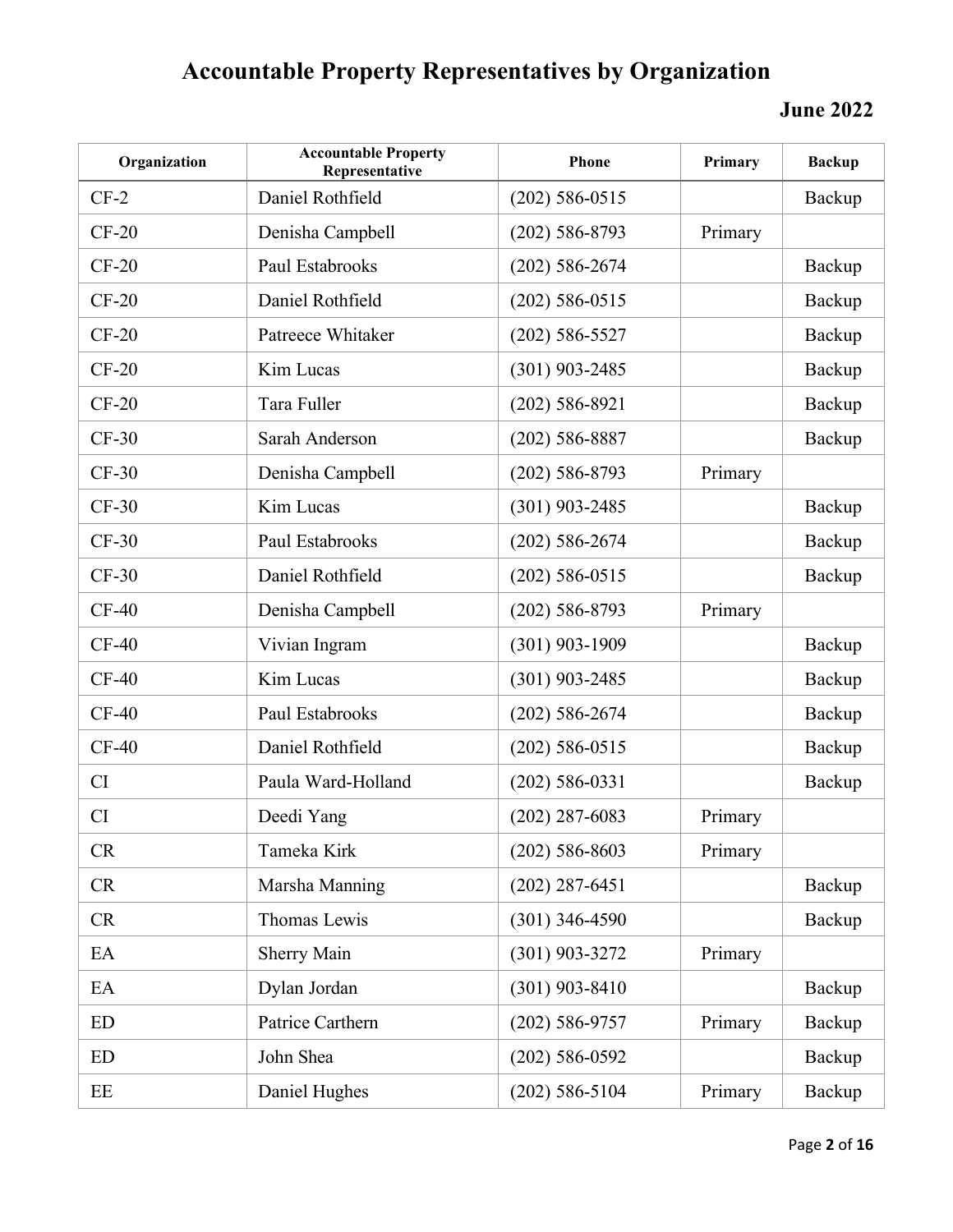| Organization | <b>Accountable Property</b><br>Representative | <b>Phone</b>     | Primary | <b>Backup</b> |
|--------------|-----------------------------------------------|------------------|---------|---------------|
| EE           | O'Dell Robinson                               | $(202)$ 586-7585 |         | Backup        |
| EE           | Mimi Afework                                  | $(202)$ 586-8970 |         | Backup        |
| <b>EHSS</b>  | Chad Todd                                     | $(301)$ 903-1670 | Primary |               |
| <b>EHSS</b>  | Stephanie Martin                              | $(301)$ 903-9881 |         | Backup        |
| <b>EHSS</b>  | Angel Adams                                   | $(301)$ 903-1610 |         | Backup        |
| <b>EHSS</b>  | Maureen Houle                                 | $(301)$ 903-5925 |         | Backup        |
| <b>EHSS</b>  | Alexandra Tyler                               | $(443)$ 798-1056 |         | Backup        |
| $EI-12$      | <b>Brent Chong</b>                            | $(202)$ 586-8387 | Primary |               |
| $EI-12$      | Keith Rapoza                                  | $(202)$ 586-2626 |         | Backup        |
| $EI-12$      | Eric Hatcher                                  | $(202)$ 287-6540 |         | Backup        |
| $EI-12$      | Brian Parada                                  | $(202)$ 586-2994 |         | Backup        |
| EM-F         | Shantelle Taylor                              | $(202)$ 586-8250 | Primary | Backup        |
| EM-F-ADP     | Evette Dillon                                 | $(202)$ 586-1853 | Primary |               |
| EM-F-ADP     | <b>James Vickers</b>                          | $(301)$ 903-2636 |         | Backup        |
| EM-F-ADP     | <b>Richard Hawes</b>                          | $(301)$ 903-2050 |         | Backup        |
| EM-F-ADP     | Linda Hillman                                 | $(202)$ 586-8391 |         | Backup        |
| $EM-G$       | Sue Anderson                                  | $(301)$ 903-1853 | Primary | Backup        |
| $EM-G$       | Pamela Garrett                                | $(301)$ 903-1426 |         | Backup        |
| EM-G-ADP     | James Vickers                                 | $(301)$ 903-2636 | Primary |               |
| EM-G-ADP     | Evette Dillon                                 | $(202)$ 586-1853 |         | Backup        |
| EM-G-ADP     | <b>Richard Hawes</b>                          | $(301)$ 903-2050 |         | Backup        |
| <b>FE</b>    | Elizabeth Grimm                               | $(301)$ 903-2760 | Primary |               |
| <b>FE</b>    | Lauren Goulette                               | $(301)$ 903-9642 |         | Backup        |
| <b>FE</b>    | Dawn Tolley                                   | $(301)$ 903-2668 |         | Backup        |
| $FE-20$      | Faith Cline                                   | $(301)$ 903-7920 | Primary |               |
| $FE-20$      | Lauren Goulette                               | $(301)$ 903-9642 |         | Backup        |
| $FE-20$      | Elizabeth Grimm                               | $(301)$ 903-2760 |         | Backup        |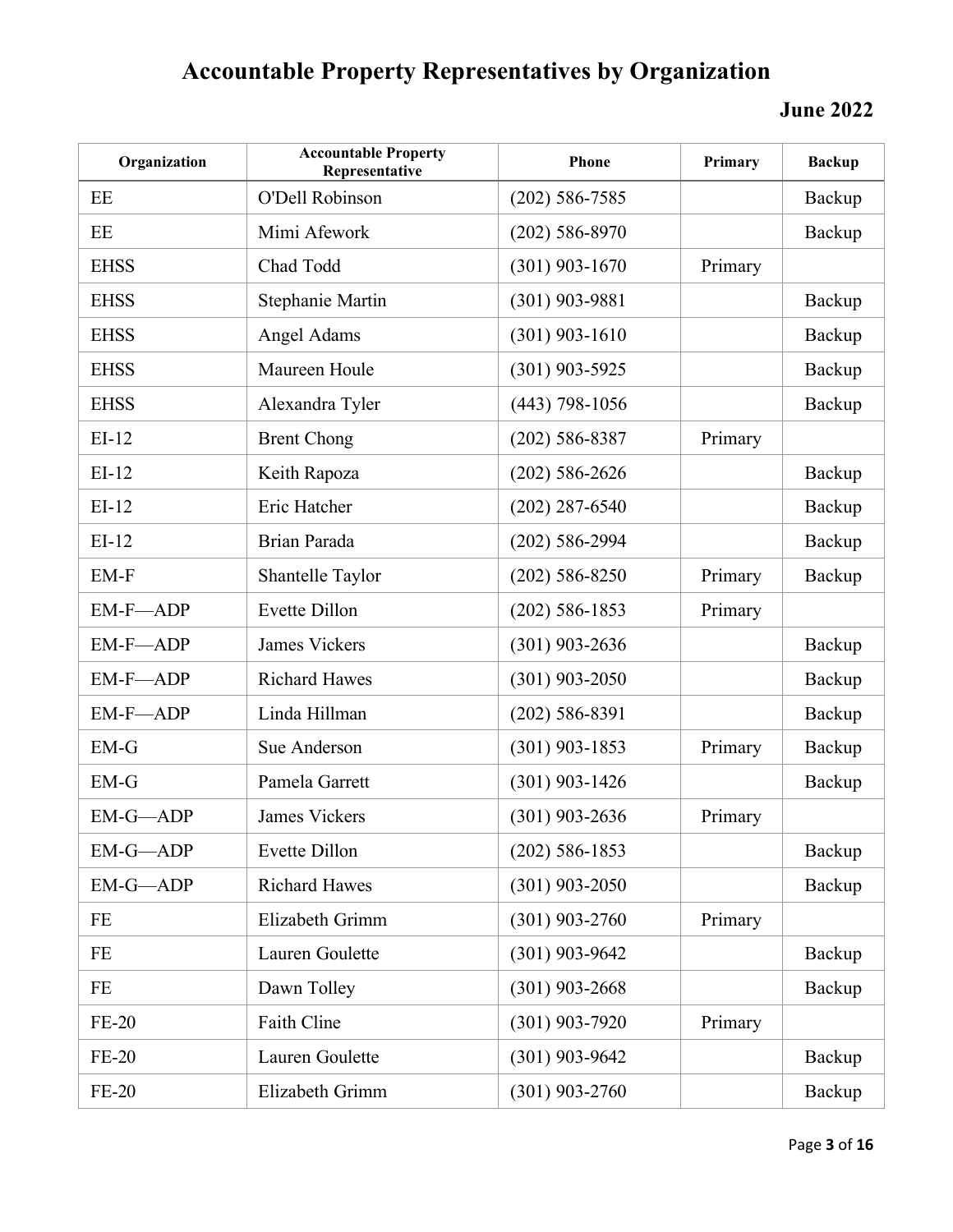| Organization  | <b>Accountable Property</b><br>Representative | Phone              | Primary | <b>Backup</b> |
|---------------|-----------------------------------------------|--------------------|---------|---------------|
| FE-30         | Stephanie Plith                               | $(240)$ 751-3877   | Primary |               |
| FE-30         | Lauren Goulette                               | $(301)$ 903-9642   |         | Backup        |
| FE-30         | Elizabeth Grimm                               | $(301)$ 903-2760   |         | Backup        |
| <b>FE-40</b>  | <b>Tammy Hairston</b>                         | $(202)$ 586-0604   | Primary |               |
| <b>FE-40</b>  | Robert Garland                                | $(202)$ 586-7186   |         | Backup        |
| <b>FE-40</b>  | Lauren Goulette                               | $(301)$ 903-9642   |         | Backup        |
| <b>FE-40</b>  | Elizabeth Grimm                               | $(301)$ 903-2760   |         | Backup        |
| GC            | Janine Cefalu                                 | $(202)$ 586-4790   | Primary |               |
| <b>GC-ADP</b> | Scot Allard                                   | $(202) 586 - 2549$ | Primary |               |
| <b>GC-ADP</b> | Dorothy Cofield                               | $(202)$ 586-2516   |         | Backup        |
| <b>GC-ADP</b> | Robert Grady                                  | $(202)$ 586-8678   |         | Backup        |
| <b>GOHO</b>   | Michael Watkins                               | $(301)$ 903-5418   |         | Backup        |
| <b>GOHO</b>   | Drew Smith                                    | $(301)$ 903-9625   | Primary |               |
| HC            | Joyce Barnes                                  | $(202)$ 586-0358   |         | Backup        |
| HC            | Theresa Heinicke                              | $(202)$ 586-5086   | Primary |               |
| HC            | Cierra Darden                                 | $(202)$ 577-4100   |         | Backup        |
| HC            | Ann Bertucci                                  | $(202)$ 586-4555   |         | Backup        |
| HG-ADP        | Lee Blackard                                  | $(202)$ 287-1559   | Primary |               |
| <b>HG-ADP</b> | Rosia Garcia                                  | $(202)$ 287-1566   |         | Backup        |
| HG-ADP        | Neil Schulenfrei                              | $(202)$ 287-1887   |         | Backup        |
| IA            | Lenora Flowers                                | $(202)$ 586-4170   | Primary |               |
| IA            | Michael Rodrigue                              | $(202)$ 586-5308   |         | Backup        |
| IA            | Denise Clarke                                 | $(202)$ 586-6984   |         | Backup        |
| IE            | Paulette Tull                                 | $(202)$ 586-1911   | Primary |               |
| IE            | Quinntella Wilson                             | $(202)$ 287-1040   |         | Backup        |
| $IG-F$        | Gloria Jennings                               | $(202)$ 586-1930   | Primary |               |
| $IG-F$        | Evita Hill                                    | $(202) 586 - 2488$ |         | Backup        |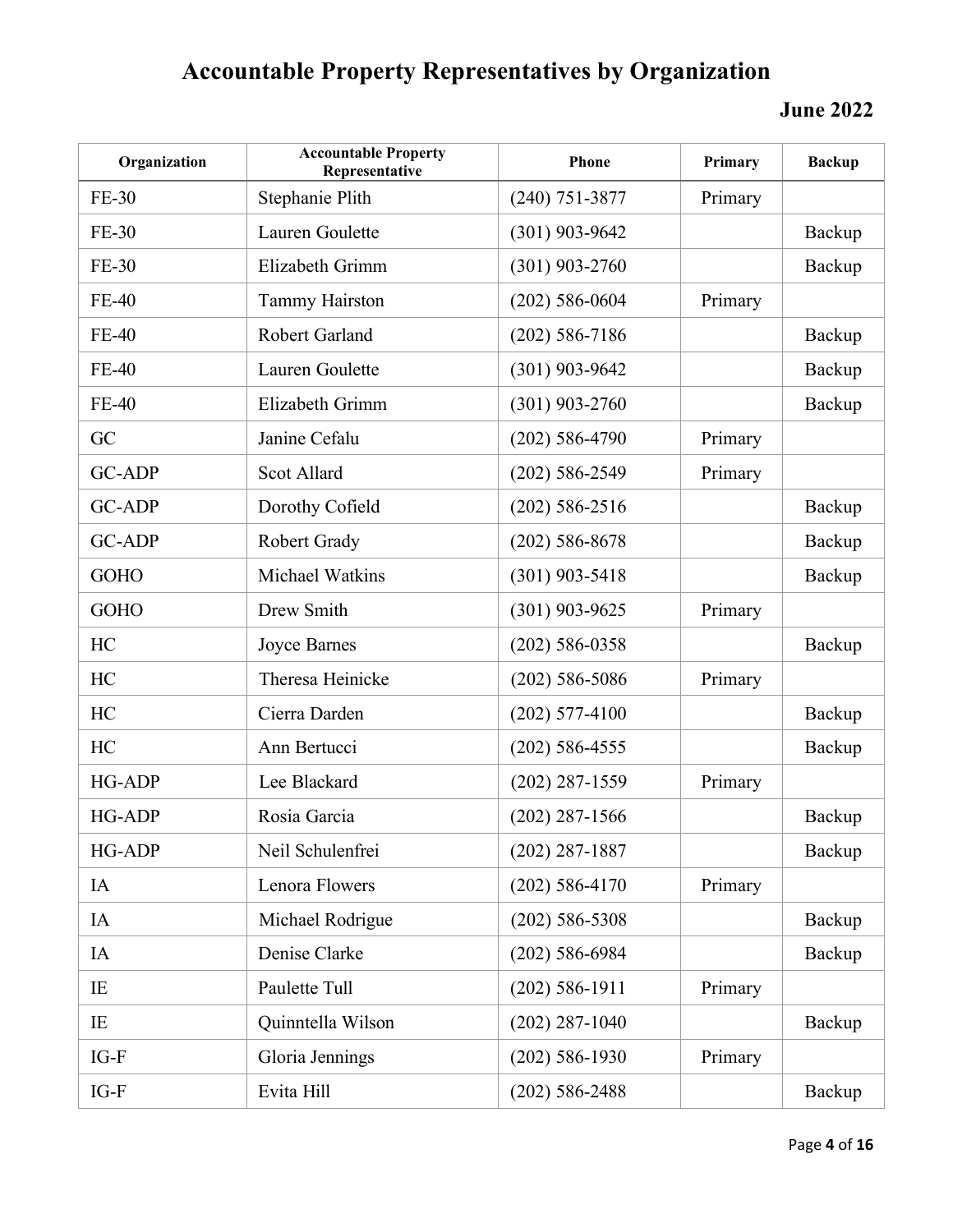| Organization           | <b>Accountable Property</b><br>Representative | Phone              | Primary | <b>Backup</b> |
|------------------------|-----------------------------------------------|--------------------|---------|---------------|
| $IG-F$                 | Angela Sigler                                 | $(202)$ 586-3084   |         | Backup        |
| IG-F                   | Nicole Giles                                  | $(202)$ 213-8886   |         | Backup        |
| IG-F                   | Aimee Cahanin                                 | $(202)$ 586-7815   |         | Backup        |
| IG-G-ADP               | Matthew Gray                                  | $(301)$ 903-0225   | Primary |               |
| $IG-G-ADP$             | Aimee Cahanin                                 | $(202) 586 - 7815$ |         | Backup        |
| <b>IM IT Equipment</b> | Nancy Freeze                                  | $(301)$ 903-2127   |         | Backup        |
| <b>IM IT Equipment</b> | <b>Ted Lindsey</b>                            | $(301)$ 903-4084   | Primary |               |
| <b>IM IT Equipment</b> | Nancy Harper                                  | $(301)$ 903-6802   |         | Backup        |
| <b>IM MISC</b>         | Sheila Wigfall                                | (202) 897-9707     | Primary |               |
| <b>IM MISC</b>         | Caroline Tran                                 | $(202)$ 515-1129   |         | Backup        |
| <b>IM-ALB</b>          | Nancy Freeze                                  | $(301)$ 903-2127   | Primary | Backup        |
| <b>IM-ALB</b>          | <b>Ted Lindsey</b>                            | $(301)$ 903-4084   |         | Backup        |
| $IM-F$                 | Nancy Freeze                                  | $(301)$ 903-2127   | Primary |               |
| IM-F                   | Ted Lindsey                                   | $(301)$ 903-4084   |         | Backup        |
| IM-F                   | Nancy Harper                                  | $(301)$ 903-6802   |         | Backup        |
| $IM-G$                 | <b>Ted Lindsey</b>                            | $(301)$ 903-4084   | Primary |               |
| $IM-G$                 | Nancy Freeze                                  | $(301)$ 903-2127   |         | Backup        |
| $IM-G$                 | Nancy Harper                                  | $(301)$ 903-6802   |         | Backup        |
| $\mathbb{N}$           | Theron Cobbs                                  | $(202)$ 586-9049   | Primary |               |
| IN                     | William Johnson                               | $(202)$ 586-4157   |         | Backup        |
| LM                     | <b>Bruce Akers</b>                            | $(970)$ 248-6054   | Primary | Backup        |
| LM                     | <b>Greg Cummings</b>                          | $(970)$ 248-6051   |         | Backup        |
| LP                     | Janice Staten                                 | $(202)$ 586-0916   | Primary |               |
| LP                     | Kelly Bowen-Hyman                             | $(202)$ 287-6142   |         | Backup        |
| MA & ME PEND           | Ronell Nichols                                | $(202)$ 287-5414   | Primary |               |
| $MA-1.1$               | Lenora Flowers                                | $(202)$ 586-4170   | Primary |               |
| $MA-1.1$               | Diane Thomas-Marshall                         | $(202)$ 287-1643   |         | Backup        |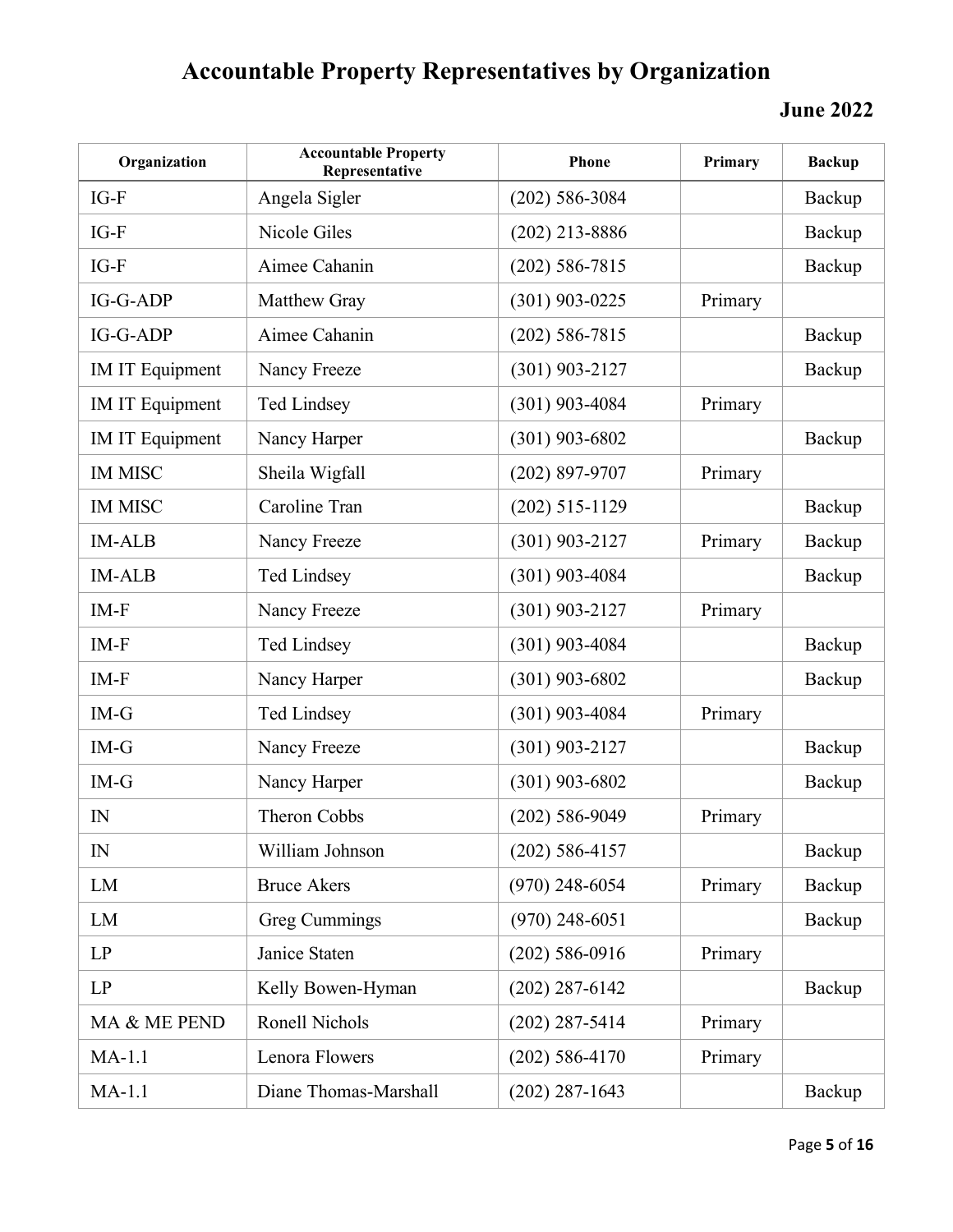| Organization                        | <b>Accountable Property</b><br>Representative | Phone              | Primary | <b>Backup</b> |
|-------------------------------------|-----------------------------------------------|--------------------|---------|---------------|
| $MA-1.1$                            | <b>Stacy Coates</b>                           | $(202)$ 586-9116   |         | Backup        |
| $MA-1.1$                            | Anthony Johnson                               | $(202)$ 586-5033   |         | Backup        |
| $MA-1.2$                            | <b>Stacy Coates</b>                           | $(202)$ 586-9116   | Primary |               |
| $MA-1.2$                            | Lenora Flowers                                | $(202)$ 586-4170   |         | Backup        |
| $MA-1.2$                            | Diane Thomas-Marshall                         | $(202)$ 287-1643   |         | Backup        |
| $MA-1.2$                            | Anthony Johnson                               | $(202)$ 586-5033   |         | Backup        |
| $MA-10$                             | Walter Bradford                               | $(202)$ 586-8251   |         | Backup        |
| $MA-10$                             | <b>Anthony Whitson</b>                        | $(202)$ 586-3156   | Primary |               |
| $MA-30$                             | <b>Stacy Coates</b>                           | $(202)$ 586-9116   | Primary |               |
| $MA-30$                             | Lenora Flowers                                | $(202)$ 586-4170   |         | Backup        |
| $MA-30$                             | Diane Thomas-Marshall                         | $(202)$ 287-1643   |         | Backup        |
| $MA-30$                             | Anthony Johnson                               | $(202)$ 586-5033   |         | Backup        |
| $MA-40$                             | Walter Bradford                               | $(202)$ 586-8251   |         | Backup        |
| $MA-40$                             | Anthony Whitson                               | $(202)$ 586-3156   | Primary |               |
| $MA-42$                             | Lenora Flowers                                | $(202)$ 586-4170   | Primary | Backup        |
| $MA-42$                             | Elizabeth Alexis                              | $(202)$ 287-6950   |         | Backup        |
| <b>MA-42</b>                        | Walter Bradford                               | $(202)$ 586-8251   |         | Backup        |
| MA-421 C&S                          | Anthony Johnson                               | $(202)$ 586-5033   |         | Backup        |
| MA-421<br><b>C&amp;SEP&amp;ETVC</b> | Walter Bradford                               | $(202)$ 586-8251   | Primary |               |
| MA-421<br><b>C&amp;SEP&amp;ETVC</b> | Elizabeth Alexis                              | $(202)$ 287-6950   |         | Backup        |
| <b>MA-421CM</b>                     | Sandra Best-Williams                          | $(202)$ 586-4515   |         | Backup        |
| <b>MA-421CM</b>                     | Elizabeth Alexis                              | $(202)$ 287-6950   |         | Backup        |
| <b>MA-421GR</b>                     | Elizabeth Alexis                              | $(202)$ 287-6950   |         | Backup        |
| <b>MA-421GR</b>                     | Janet Connelly                                | $(202) 586 - 2732$ | Primary |               |
| <b>MA-421GR</b>                     | Tara Stokes                                   | $(202)$ 586-6042   |         | Backup        |
| <b>MA-421P</b>                      | Joseph Whitford                               | $(202) 586 - 2739$ | Primary |               |
| <b>MA-421P</b>                      | Elizabeth Alexis                              | $(202)$ 287-6950   |         | Backup        |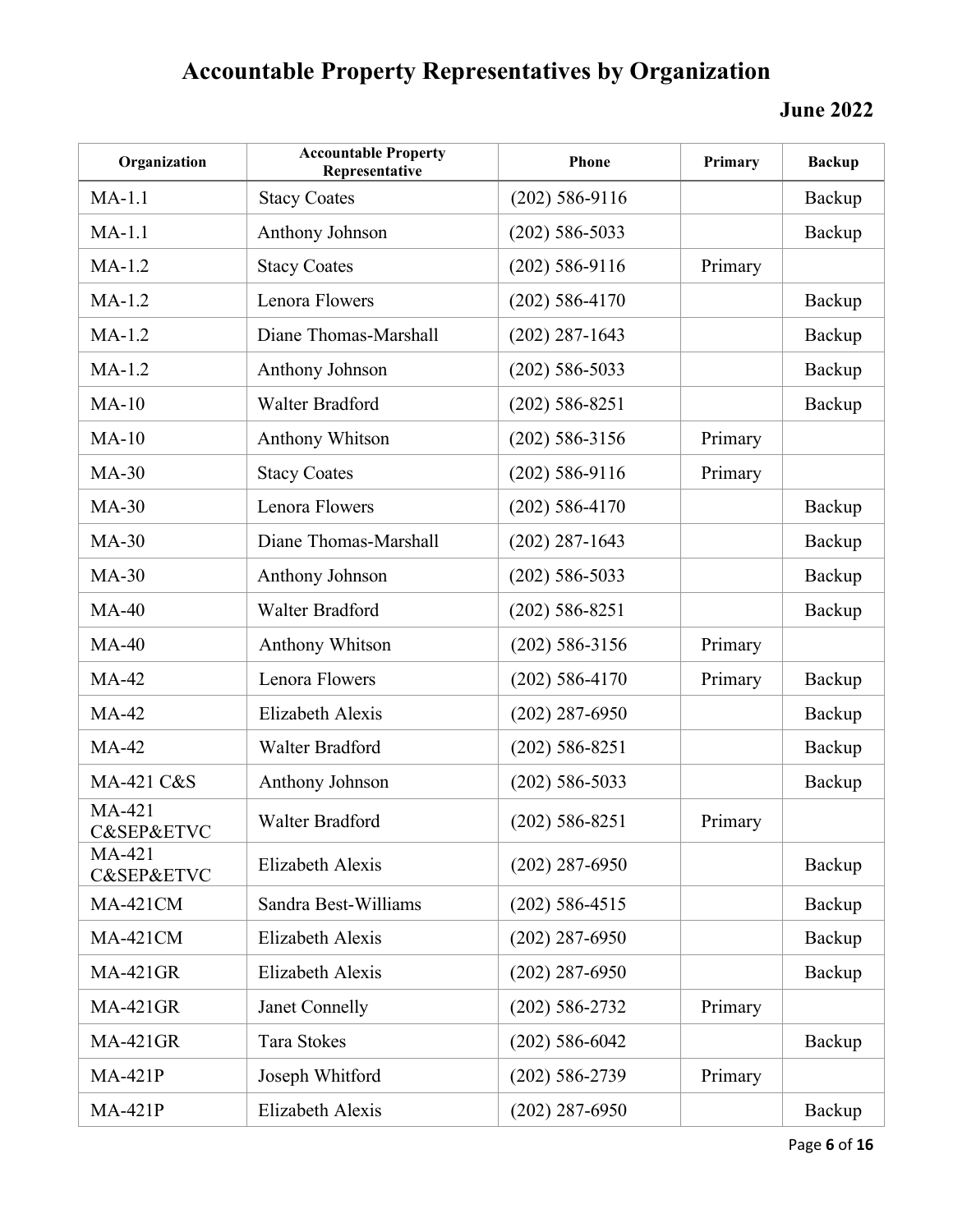| Organization   | <b>Accountable Property</b><br>Representative | Phone              | Primary | <b>Backup</b> |
|----------------|-----------------------------------------------|--------------------|---------|---------------|
| <b>MA-421T</b> | Elizabeth Alexis                              | $(202)$ 287-6950   |         | Backup        |
| <b>MA-421T</b> | Sandra Best-Williams                          | $(202)$ 586-4515   |         | Backup        |
| MA-422M&D      | Sandra Best-Williams                          | $(202)$ 586-4515   |         | Backup        |
| MA-422M&D      | Elizabeth Alexis                              | $(202)$ 287-6950   |         | Backup        |
| $MA-43$        | Lenora Flowers                                | $(202)$ 586-4170   | Primary |               |
| $MA-43$        | Diane Thomas-Marshall                         | $(202)$ 287-1643   |         | Backup        |
| $MA-43$        | Anthony Johnson                               | $(202)$ 586-5033   |         | Backup        |
| $MA-43$        | <b>Stacy Coates</b>                           | $(202)$ 586-9116   |         | Backup        |
| MA-431         | Drew Smith                                    | $(301)$ 903-9625   | Primary | Backup        |
| MA-431         | Anthony Johnson                               | $(202)$ 586-5033   |         | Backup        |
| MA-432         | Ronell Nichols                                | $(202)$ 287-5414   | Primary | Backup        |
| MA-432WHSE     | Ronell Nichols                                | $(202)$ 287-5414   | Primary | Backup        |
| MA-433         | Clarence Gooch                                | $(202)$ 586-1005   | Primary |               |
| MA-433         | Melina Echols-Goldring                        | $(202)$ 586-0149   |         | Backup        |
| MA-433         | Anthony Johnson                               | $(202)$ 586-5033   |         | Backup        |
| MA-434         | Lenora Flowers                                | $(202)$ 586-4170   | Primary |               |
| MA-434         | Diane Thomas-Marshall                         | $(202)$ 287-1643   |         | Backup        |
| MA-434         | Anthony Johnson                               | $(202)$ 586-5033   |         | Backup        |
| MA-434         | <b>Stacy Coates</b>                           | $(202)$ 586-9116   |         | Backup        |
| MA-43-ADP      | Lenora Flowers                                | $(202)$ 586-4170   | Primary |               |
| MA-43-ADP      | Diane Thomas-Marshall                         | $(202)$ 287-1643   |         | Backup        |
| MA-43-ADP      | Anthony Johnson                               | $(202)$ 586-5033   |         | Backup        |
| MA-43-ADP      | <b>Stacy Coates</b>                           | $(202)$ 586-9116   |         | Backup        |
| <b>MA-45</b>   | Lenora Flowers                                | $(202)$ 586-4170   | Primary |               |
| <b>MA-45</b>   | Diane Thomas-Marshall                         | $(202)$ 287-1643   |         | Backup        |
| <b>MA-45</b>   | Anthony Johnson                               | $(202)$ 586-5033   |         | Backup        |
| <b>MA-45</b>   | <b>Stacy Coates</b>                           | $(202) 586 - 9116$ |         | Backup        |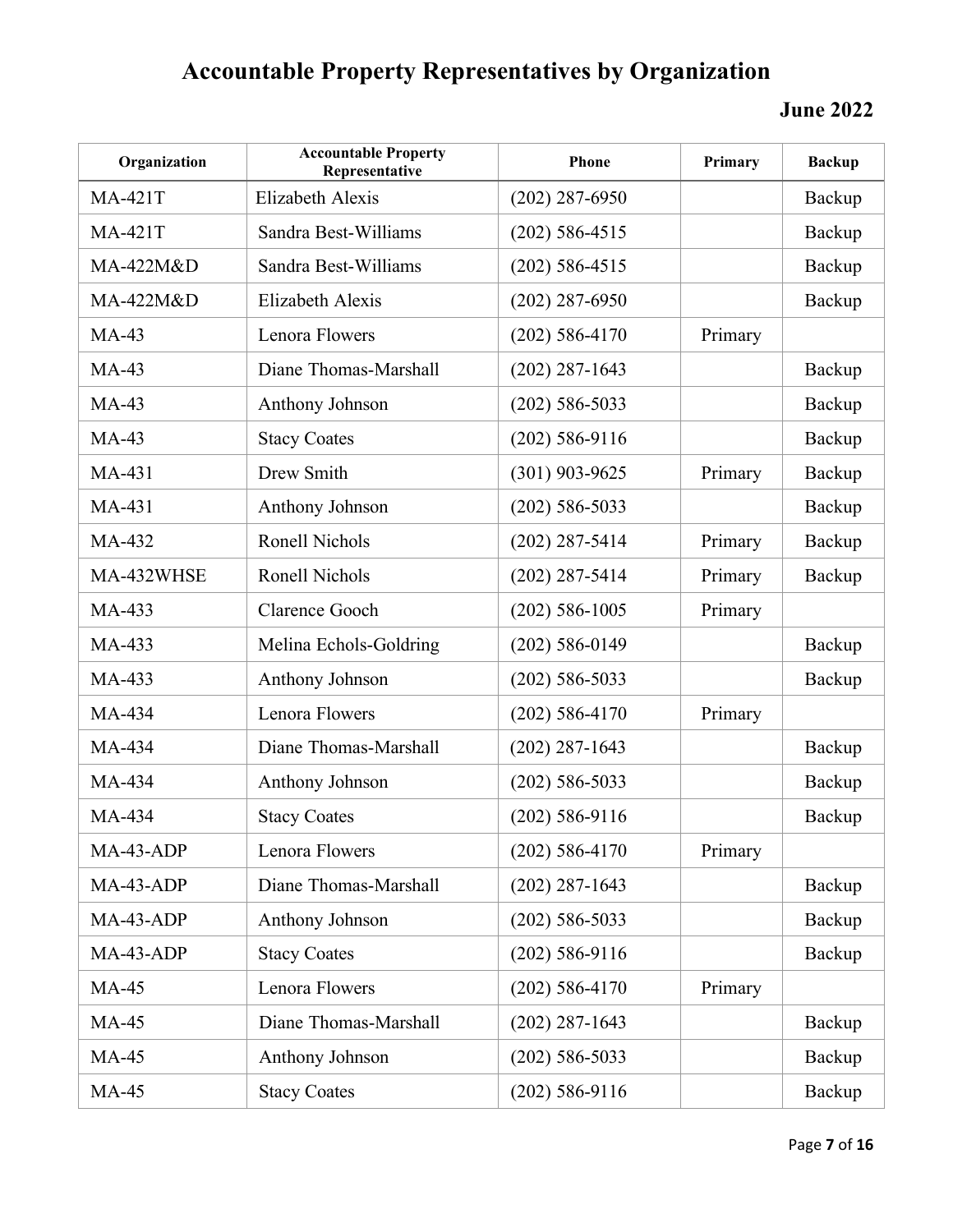| Organization | <b>Accountable Property</b><br>Representative | Phone              | Primary | <b>Backup</b> |
|--------------|-----------------------------------------------|--------------------|---------|---------------|
| <b>MA-46</b> | Lenora Flowers                                | $(202)$ 586-4170   | Primary |               |
| <b>MA-46</b> | Diane Thomas-Marshall                         | $(202)$ 287-1643   |         | Backup        |
| <b>MA-46</b> | Anthony Johnson                               | $(202)$ 586-5033   |         | Backup        |
| <b>MA-46</b> | <b>Stacy Coates</b>                           | $(202)$ 586-9116   |         | Backup        |
| $MA-50$      | Diane Thomas-Marshall                         | $(202)$ 287-1643   | Primary |               |
| $MA-50$      | Lenora Flowers                                | $(202)$ 586-4170   |         | Backup        |
| $MA-50$      | Anthony Johnson                               | $(202)$ 586-5033   |         | Backup        |
| $MA-50$      | <b>Stacy Coates</b>                           | $(202)$ 586-9116   |         | Backup        |
| MA-60 FORS   | Diane Thomas-Marshall                         | $(202)$ 287-1643   | Primary |               |
| MA-60 FORS   | Lenora Flowers                                | $(202)$ 586-4170   |         | Backup        |
| MA-60 FORS   | Anthony Johnson                               | $(202)$ 586-5033   |         | Backup        |
| MA-60 FORS   | <b>Stacy Coates</b>                           | $(202)$ 286-9116   |         | Backup        |
| MA-60 LEN    | Diane Thomas-Marshall                         | $(202)$ 287-1643   | Primary | Backup        |
| MA-60 LEN    | Lenora Flowers                                | $(202)$ 586-4170   |         | Backup        |
| MA-60 LEN    | Anthony Johnson                               | $(202)$ 586-5033   |         | Backup        |
| MA-60 LEN    | <b>Stacy Coates</b>                           | $(202)$ 586-9116   |         | Backup        |
| $MA-70$      | <b>Antionette Watkins</b>                     | $(202)$ 287-5526   | Primary | Backup        |
| $MA-70$      | Anthony Johnson                               | $(202)$ 586-5033   |         | Backup        |
| <b>MA-80</b> | Diane Thomas-Marshall                         | $(202)$ 287-1643   |         | Backup        |
| <b>MA-80</b> | Lenora Flowers                                | $(202)$ 586-4170   |         | Backup        |
| <b>MA-80</b> | Anthony Johnson                               | $(202)$ 586-5033   |         | Backup        |
| <b>MA-80</b> | <b>Stacy Coates</b>                           | $(202)$ 586-9116   | Primary |               |
| $NA-1$       | Frances Baumgardner                           | $(301)$ 903-5363   | Primary |               |
| $NA-1$       | Derek Lahouse                                 | $(301)$ 903-3487   |         | Backup        |
| $NA-1$       | John Stewart                                  | $(202) 586 - 1750$ |         | Backup        |
| $NA-1$       | Karyn Taylor                                  | $(202)$ 586-7756   |         | Backup        |
| $NA-1$       | Louis Twitty                                  | $(202)$ 586-8998   |         | Backup        |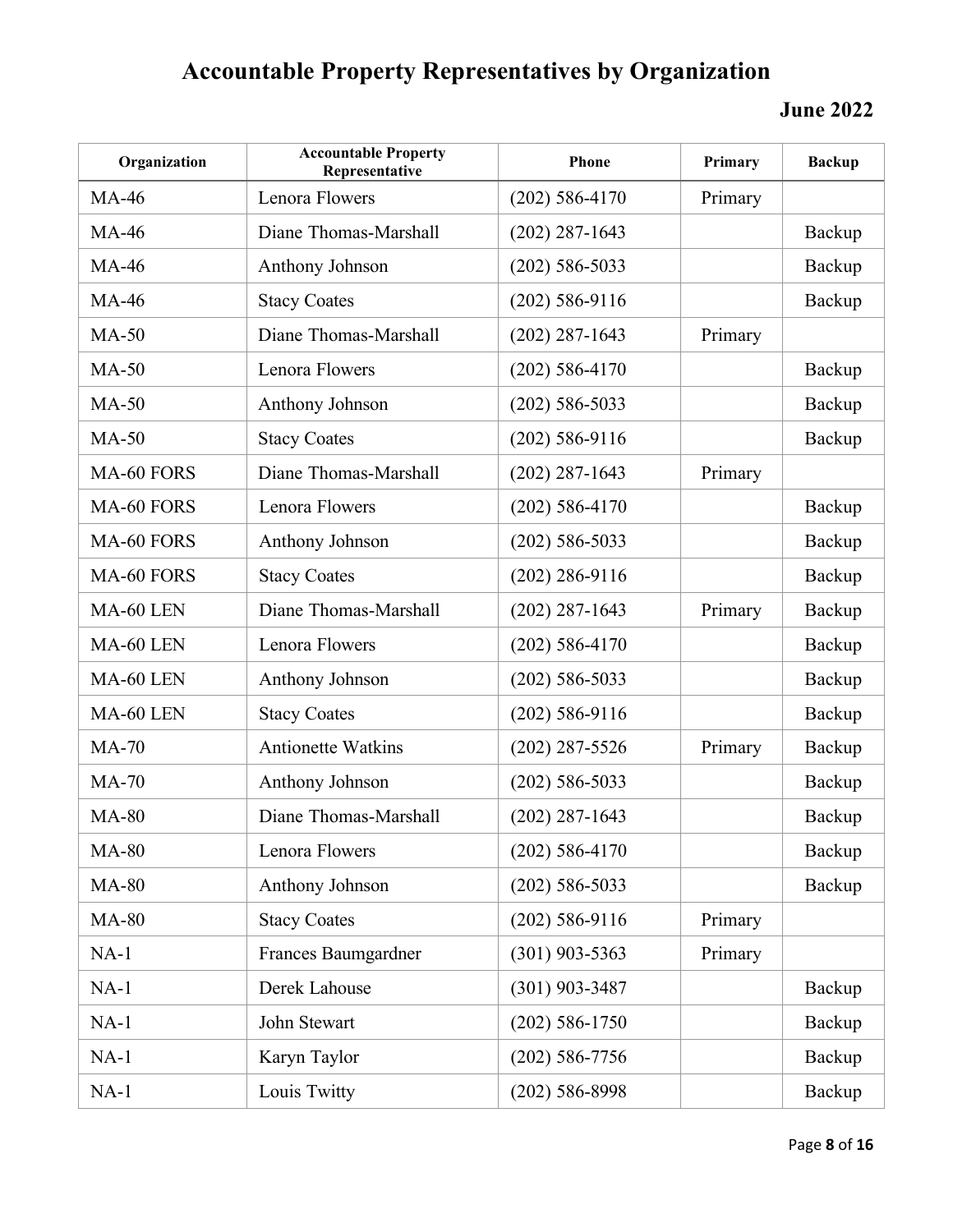| Organization | <b>Accountable Property</b><br>Representative | Phone              | Primary | <b>Backup</b> |
|--------------|-----------------------------------------------|--------------------|---------|---------------|
| $NA-10$      | Frances Baumgardner                           | $(301)$ 903-5363   | Primary |               |
| $NA-10$      | Derek Lahouse                                 | $(301)$ 903-3487   |         | Backup        |
| $NA-10$      | John Stewart                                  | $(202)$ 586-1750   |         | Backup        |
| $NA-10$      | Karyn Taylor                                  | $(202)$ 586-7756   |         | Backup        |
| $NA-10$      | Louis Twitty                                  | $(202)$ 586-8998   |         | Backup        |
| <b>NA-20</b> | Frances Baumgardner                           | $(301)$ 903-5363   | Primary |               |
| <b>NA-20</b> | Derek Lahouse                                 | $(301)$ 903-3487   |         | Backup        |
| <b>NA-20</b> | John Stewart                                  | $(202)$ 586-1750   |         | Backup        |
| <b>NA-20</b> | Karyn Taylor                                  | $(202)$ 586-7756   |         | Backup        |
| <b>NA-20</b> | Louis Twitty                                  | $(202)$ 586-8998   |         | Backup        |
| <b>NA-30</b> | Frances Baumgardner                           | $(301)$ 903-5363   | Primary |               |
| <b>NA-30</b> | Derek Lahouse                                 | $(301)$ 903-3487   |         | Backup        |
| <b>NA-30</b> | John Stewart                                  | $(202) 586 - 1750$ |         | Backup        |
| <b>NA-30</b> | Karyn Taylor                                  | $(202)$ 586-7756   |         | Backup        |
| <b>NA-30</b> | Louis Twitty                                  | $(202)$ 586-8998   |         | Backup        |
| <b>NA-40</b> | Frances Baumgardner                           | $(301)$ 903-5363   | Primary |               |
| <b>NA-40</b> | Derek Lahouse                                 | $(301)$ 903-3487   |         | Backup        |
| $NA-40$      | John Stewart                                  | $(202)$ 586-1750   |         | Backup        |
| $NA-40$      | Karyn Taylor                                  | $(202)$ 586-7756   |         | Backup        |
| <b>NA-40</b> | Louis Twitty                                  | $(202)$ 586-8998   |         | Backup        |
| <b>NA-50</b> | Frances Baumgardner                           | $(301)$ 903-5363   | Primary |               |
| <b>NA-50</b> | Derek Lahouse                                 | $(301)$ 903-3487   |         | Backup        |
| <b>NA-50</b> | John Stewart                                  | $(202)$ 586-1750   |         | Backup        |
| <b>NA-50</b> | Karyn Taylor                                  | $(202)$ 586-7756   |         | Backup        |
| <b>NA-50</b> | Louis Twitty                                  | $(202)$ 586-8998   |         | Backup        |
| <b>NA-70</b> | Frances Baumgardner                           | $(301)$ 903-5363   | Primary |               |
| <b>NA-70</b> | Derek Lahouse                                 | $(301)$ 903-3487   |         | Backup        |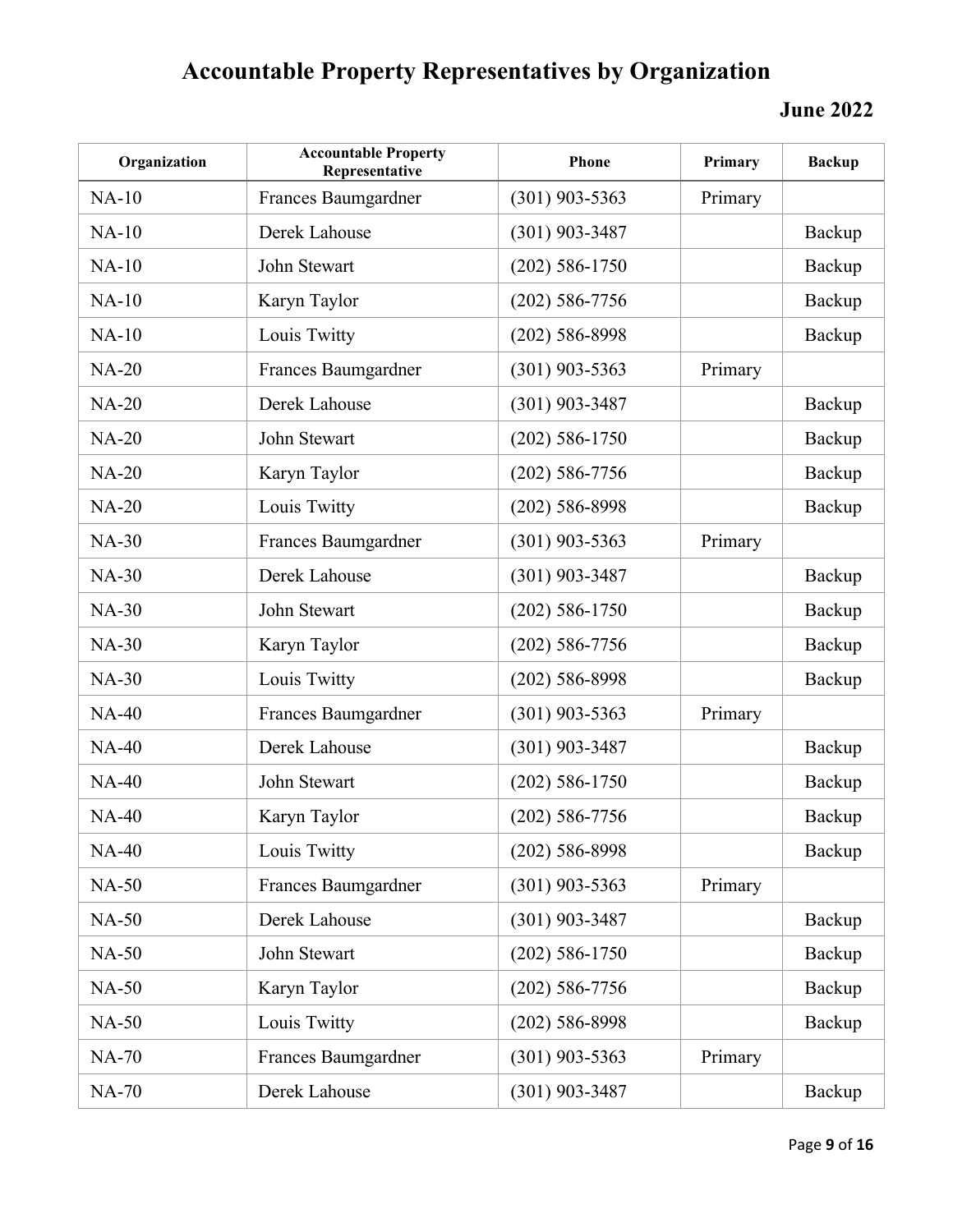| Organization   | <b>Accountable Property</b><br>Representative | Phone              | Primary | <b>Backup</b> |
|----------------|-----------------------------------------------|--------------------|---------|---------------|
| $NA-70$        | John Stewart                                  | $(202)$ 586-1750   |         | Backup        |
| <b>NA-70</b>   | Karyn Taylor                                  | $(202)$ 586-7756   |         | Backup        |
| <b>NA-70</b>   | Louis Twitty                                  | $(202)$ 586-8998   |         | Backup        |
| <b>NA-80</b>   | Frances Baumgardner                           | $(301)$ 903-5363   | Primary |               |
| <b>NA-80</b>   | Derek Lahouse                                 | $(301)$ 903-3487   |         | Backup        |
| <b>NA-80</b>   | John Stewart                                  | $(202) 586 - 1750$ |         | Backup        |
| <b>NA-80</b>   | Karyn Taylor                                  | $(202)$ 586-7756   |         | Backup        |
| <b>NA-80</b>   | Louis Twitty                                  | $(202)$ 586-8998   |         | Backup        |
| NA-APM         | Frances Baumgardner                           | $(301)$ 903-5363   | Primary |               |
| NA-APM         | Derek Lahouse                                 | $(301)$ 903-3487   |         | Backup        |
| NA-APM         | John Stewart                                  | $(202)$ 586-1750   |         | Backup        |
| NA-APM         | Karyn Taylor                                  | $(202)$ 586-7756   |         | Backup        |
| NA-APM         | Louis Twitty                                  | $(202)$ 586-8998   |         | Backup        |
| $NA-CI-1$      | Frances Baumgardner                           | $(301)$ 903-5363   | Primary |               |
| $NA-CI-1$      | Derek Lahouse                                 | $(301)$ 903-3487   |         | Backup        |
| $NA-CI-1$      | John Stewart                                  | $(202)$ 586-1750   |         | Backup        |
| $NA-CI-1$      | Karyn Taylor                                  | $(202)$ 586-7756   |         | Backup        |
| $NA-CI-1$      | Louis Twitty                                  | $(202)$ 586-8998   |         | Backup        |
| NA-EA          | Frances Baumgardner                           | $(301)$ 903-5363   | Primary |               |
| NA-EA          | Derek Lahouse                                 | $(301)$ 903-3487   |         | Backup        |
| NA-EA          | John Stewart                                  | $(202) 586 - 1750$ |         | Backup        |
| NA-EA          | Karyn Taylor                                  | $(202)$ 586-7756   |         | Backup        |
| NA-EA          | Louis Twitty                                  | $(202)$ 586-8998   |         | Backup        |
| <b>NA-FORS</b> | Frances Baumgardner                           | $(301)$ 903-5363   | Primary |               |
| <b>NA-FORS</b> | Derek Lahouse                                 | $(301)$ 903-3487   |         | Backup        |
| <b>NA-FORS</b> | John Stewart                                  | $(202)$ 586-1750   |         | Backup        |
| <b>NA-FORS</b> | Karyn Taylor                                  | $(202) 586 - 7756$ |         | Backup        |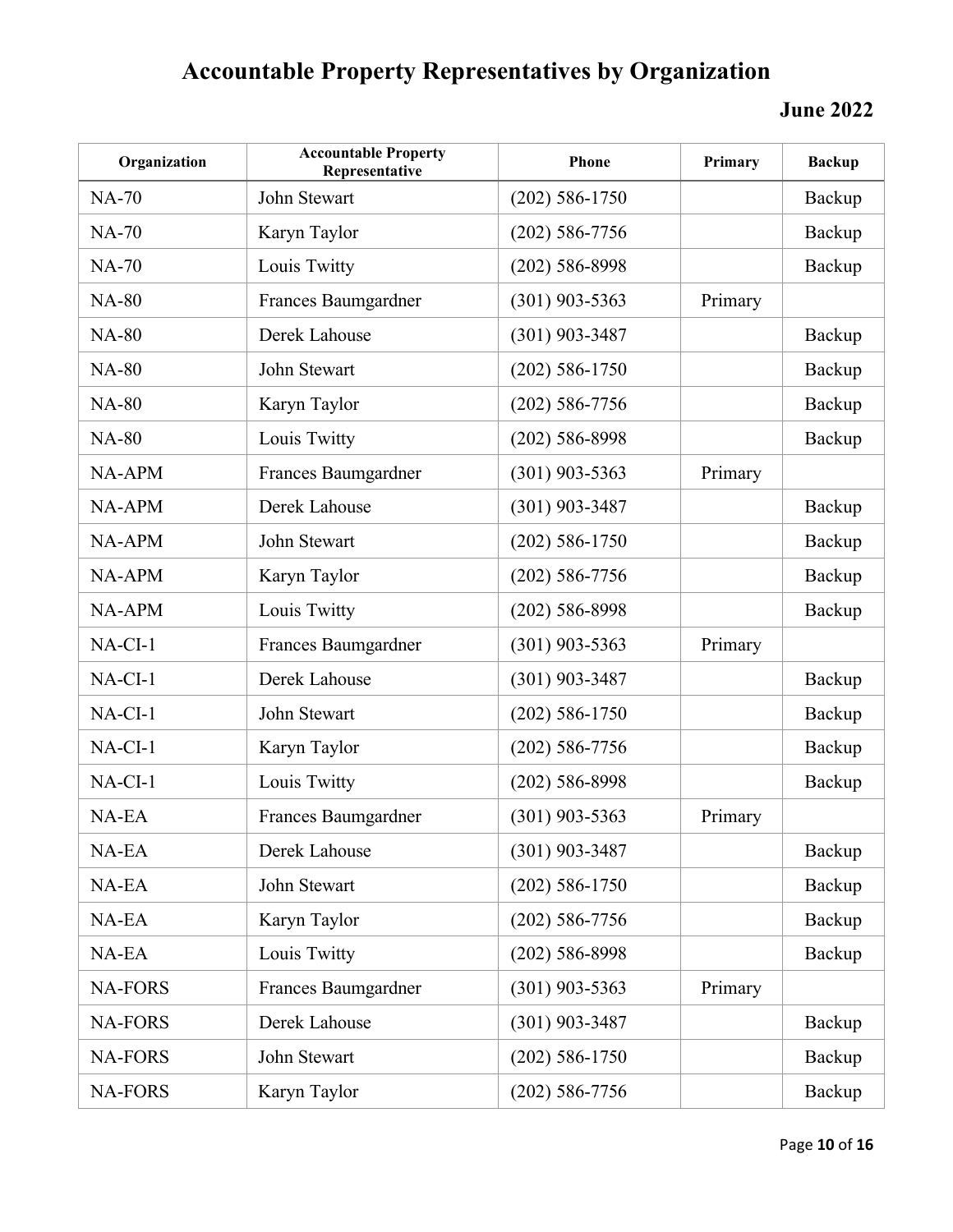| Organization   | <b>Accountable Property</b><br>Representative | Phone            | Primary | <b>Backup</b> |
|----------------|-----------------------------------------------|------------------|---------|---------------|
| <b>NA-FORS</b> | Louis Twitty                                  | $(202)$ 586-8998 |         | Backup        |
| NA-GC          | Frances Baumgardner                           | $(301)$ 903-5363 | Primary |               |
| NA-GC          | Derek Lahouse                                 | $(301)$ 903-3487 |         | Backup        |
| NA-GC          | John Stewart                                  | $(202)$ 586-1750 |         | Backup        |
| NA-GC          | Karyn Taylor                                  | $(202)$ 586-7756 |         | Backup        |
| NA-GC          | Louis Twitty                                  | $(202)$ 586-8998 |         | Backup        |
| NA-GTN         | Frances Baumgardner                           | $(301)$ 903-5363 | Primary |               |
| NA-GTN         | Derek Lahouse                                 | $(301)$ 903-3487 |         | Backup        |
| NA-GTN         | John Stewart                                  | $(202)$ 586-1750 |         | Backup        |
| NA-GTN         | Karyn Taylor                                  | $(202)$ 586-7756 |         | Backup        |
| NA-GTN         | Louis Twitty                                  | $(202)$ 586-8998 |         | Backup        |
| $NA$ -IM       | Frances Baumgardner                           | $(301)$ 903-5363 | Primary |               |
| $NA$ - $IM$    | Derek Lahouse                                 | $(301)$ 903-3487 |         | Backup        |
| $NA$ - $IM$    | John Stewart                                  | $(202)$ 586-1750 |         | Backup        |
| $NA$ - $IM$    | Karyn Taylor                                  | $(202)$ 586-7756 |         | Backup        |
| $NA$ - $IM$    | Louis Twitty                                  | $(202)$ 586-8998 |         | Backup        |
| NA-KC          | Frances Baumgardner                           | $(301)$ 903-5363 | Primary |               |
| NA-KC          | Derek Lahouse                                 | $(301)$ 903-3487 |         | Backup        |
| NA-KC          | John Stewart                                  | $(202)$ 586-1750 |         | Backup        |
| NA-KC          | Karyn Taylor                                  | $(202)$ 586-7756 |         | Backup        |
| NA-KC          | Louis Twitty                                  | $(202)$ 586-8998 |         | Backup        |
| NA-LA          | Frances Baumgardner                           | $(301)$ 903-5363 | Primary |               |
| NA-LA          | Derek Lahouse                                 | $(301)$ 903-3487 |         | Backup        |
| NA-LA          | John Stewart                                  | $(202)$ 586-1750 |         | Backup        |
| NA-LA          | Karyn Taylor                                  | $(202)$ 586-7756 |         | Backup        |
| NA-LA          | Louis Twitty                                  | $(202)$ 586-8998 |         | Backup        |
| NA-LFT         | Frances Baumgardner                           | $(301)$ 903-5363 | Primary |               |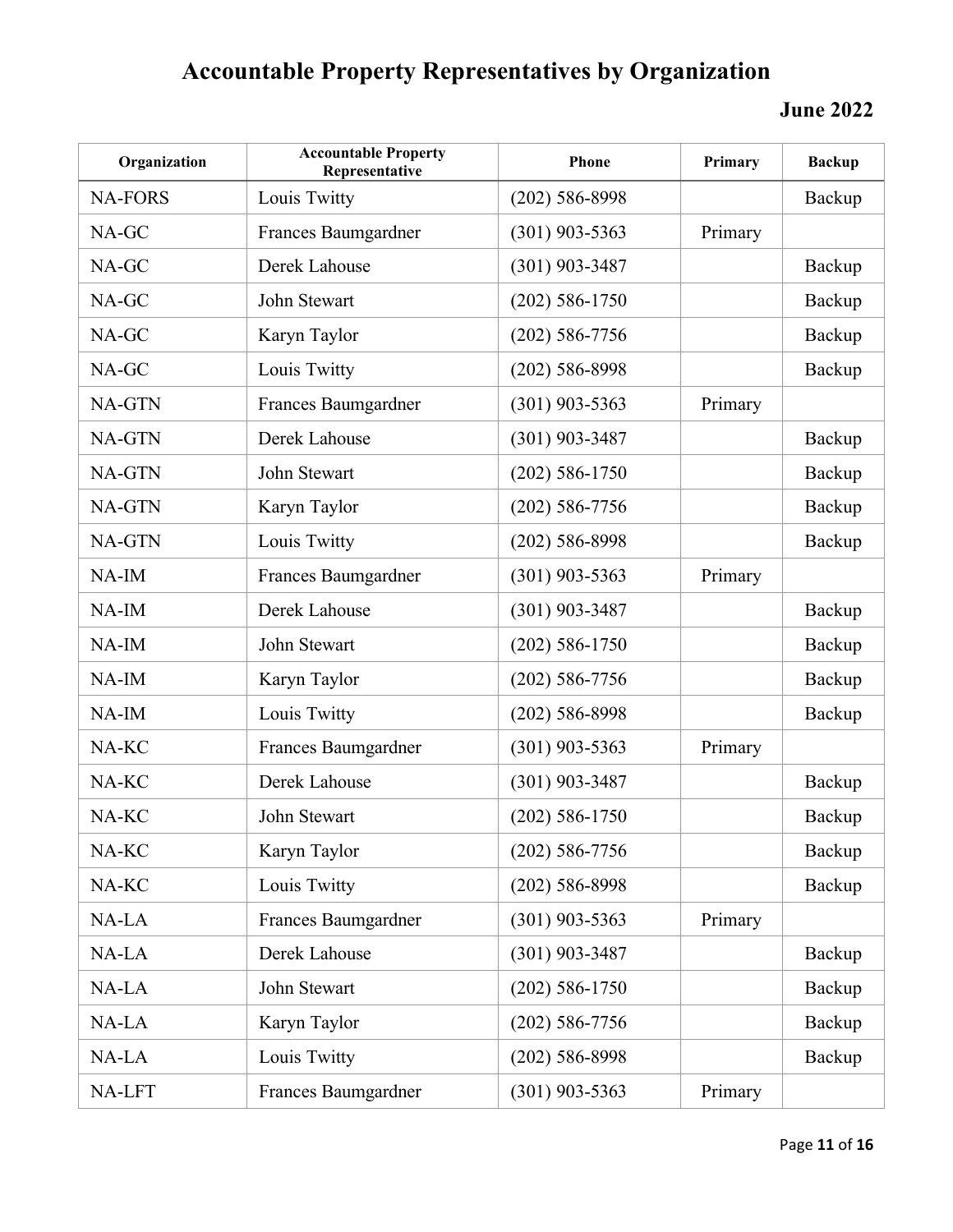| Organization  | <b>Accountable Property</b><br>Representative | Phone              | Primary | <b>Backup</b> |
|---------------|-----------------------------------------------|--------------------|---------|---------------|
| NA-LFT        | Derek Lahouse                                 | $(301)$ 903-3487   |         | Backup        |
| NA-LFT        | John Stewart                                  | $(202)$ 586-1750   |         | Backup        |
| NA-LFT        | Karyn Taylor                                  | $(202)$ 586-7756   |         | Backup        |
| NA-LFT        | Louis Twitty                                  | $(202)$ 586-8998   |         | Backup        |
| NA-LL         | Frances Baumgardner                           | $(301)$ 903-5363   | Primary |               |
| NA-LL         | Derek Lahouse                                 | $(301)$ 903-3487   |         | Backup        |
| NA-LL         | John Stewart                                  | $(202) 586 - 1750$ |         | Backup        |
| NA-LL         | Karyn Taylor                                  | $(202)$ 586-7756   |         | Backup        |
| NA-LL         | Louis Twitty                                  | $(202)$ 586-8998   |         | Backup        |
| NA-MB         | Frances Baumgardner                           | $(301)$ 903-5363   | Primary |               |
| NA-MB         | Derek Lahouse                                 | (301) 903-3487     |         | Backup        |
| NA-MB         | John Stewart                                  | $(202)$ 586-1750   |         | Backup        |
| NA-MB         | Karyn Taylor                                  | $(202)$ 586-7756   |         | Backup        |
| NA-MB         | Louis Twitty                                  | $(202)$ 586-8998   |         | Backup        |
| NA-NPO        | Frances Baumgardner                           | $(301)$ 903-5363   | Primary | Backup        |
| NA-NPO        | Derek Lahouse                                 | $(301)$ 903-3487   |         | Backup        |
| <b>NA-NPO</b> | John Stewart                                  | $(202)$ 586-1750   |         | Backup        |
| NA-NPO        | Karyn Taylor                                  | $(202)$ 586-7756   |         | Backup        |
| NA-NPO        | Louis Twitty                                  | $(202)$ 586-8998   |         | Backup        |
| NA-NV         | Frances Baumgardner                           | $(301)$ 903-5363   | Primary |               |
| NA-NV         | Derek Lahouse                                 | $(301)$ 903-3487   |         | Backup        |
| NA-NV         | John Stewart                                  | $(202) 586 - 1750$ |         | Backup        |
| NA-NV         | Karyn Taylor                                  | $(202)$ 586-7756   |         | Backup        |
| NA-NV         | Louis Twitty                                  | $(202)$ 586-8998   |         | Backup        |
| NA-PA         | Frances Baumgardner                           | $(301)$ 903-5363   | Primary |               |
| NA-PA         | Derek Lahouse                                 | $(301)$ 903-3487   |         | Backup        |
| NA-PA         | John Stewart                                  | $(202) 586 - 1750$ |         | Backup        |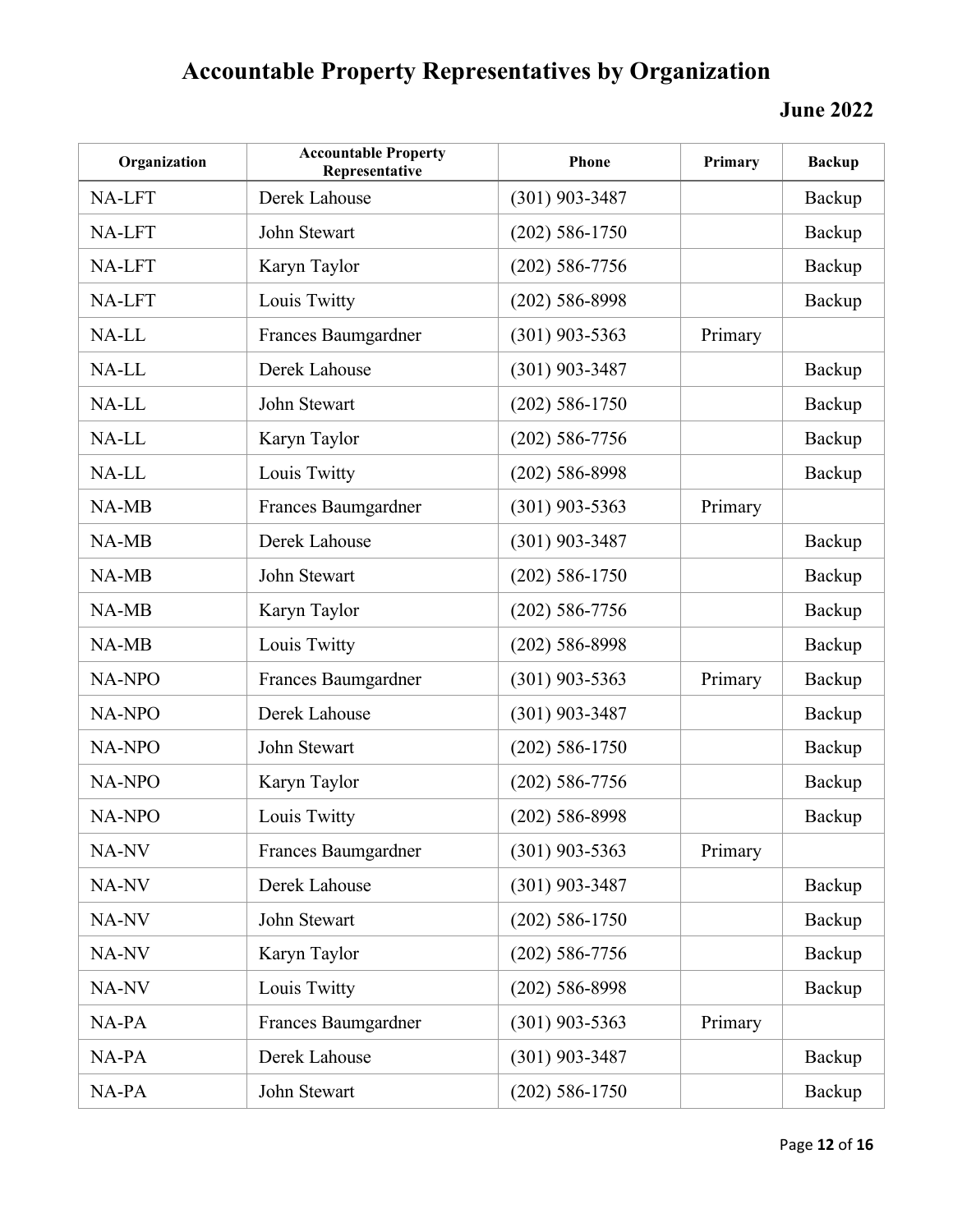| Organization   | <b>Accountable Property</b><br>Representative | Phone              | Primary | <b>Backup</b> |
|----------------|-----------------------------------------------|--------------------|---------|---------------|
| $NA-PA$        | Karyn Taylor                                  | $(202)$ 586-7756   |         | Backup        |
| NA-PA          | Louis Twitty                                  | $(202)$ 586-8998   |         | Backup        |
| <b>NA-PORT</b> | Frances Baumgardner                           | $(301)$ 903-5363   | Primary |               |
| <b>NA-PORT</b> | Derek Lahouse                                 | $(301)$ 903-3487   |         | Backup        |
| <b>NA-PORT</b> | John Stewart                                  | $(202) 586 - 1750$ |         | Backup        |
| <b>NA-PORT</b> | Karyn Taylor                                  | $(202)$ 586-7756   |         | Backup        |
| <b>NA-PORT</b> | Louis Twitty                                  | $(202)$ 586-8998   |         | Backup        |
| NA-SN          | Frances Baumgardner                           | $(301)$ 903-5363   | Primary |               |
| NA-SN          | Derek Lahouse                                 | $(301)$ 903-3487   |         | Backup        |
| NA-SN          | John Stewart                                  | $(202) 586 - 1750$ |         | Backup        |
| NA-SN          | Karyn Taylor                                  | $(202)$ 586-7756   |         | Backup        |
| NA-SN          | Louis Twitty                                  | $(202)$ 586-8998   |         | Backup        |
| NA-SV          | Frances Baumgardner                           | $(301)$ 903-5363   | Primary |               |
| NA-SV          | Derek Lahouse                                 | $(301)$ 903-3487   |         | Backup        |
| NA-SV          | John Stewart                                  | $(202) 586 - 1750$ |         | Backup        |
| NA-SV          | Karyn Taylor                                  | $(202)$ 586-7756   |         | Backup        |
| NA-SV          | Louis Twitty                                  | $(202)$ 586-8998   |         | Backup        |
| NE-F           | Margaret Kline                                | $(301)$ 903-4567   | Primary |               |
| NE-FIT         | Wendy Funk                                    | $(301)$ 903-2236   | Primary | Backup        |
| NE-FIT         | Patrick Hughes                                | $(301)$ 903-7382   |         | Backup        |
| NE-FIT         | <b>Brenda Peacock</b>                         | $(301)$ 903-1814   |         | Backup        |
| $NE-G$         | Margaret Kline                                | $(301)$ 903-4567   | Primary |               |
| NE-GIT         | Wendy Funk                                    | $(301)$ 903-2236   | Primary |               |
| NE-GIT         | Patrick Hughes                                | $(301)$ 903-7382   |         | Backup        |
| NE-GIT         | <b>Brenda Peacock</b>                         | $(301)$ 903-1814   |         | Backup        |
| <b>OCED</b>    | <b>Yvette Howell</b>                          | $(202) 586 - 2912$ | Primary |               |
| OE             | Joseph Hughes                                 | $(202)$ 287-1891   |         | Backup        |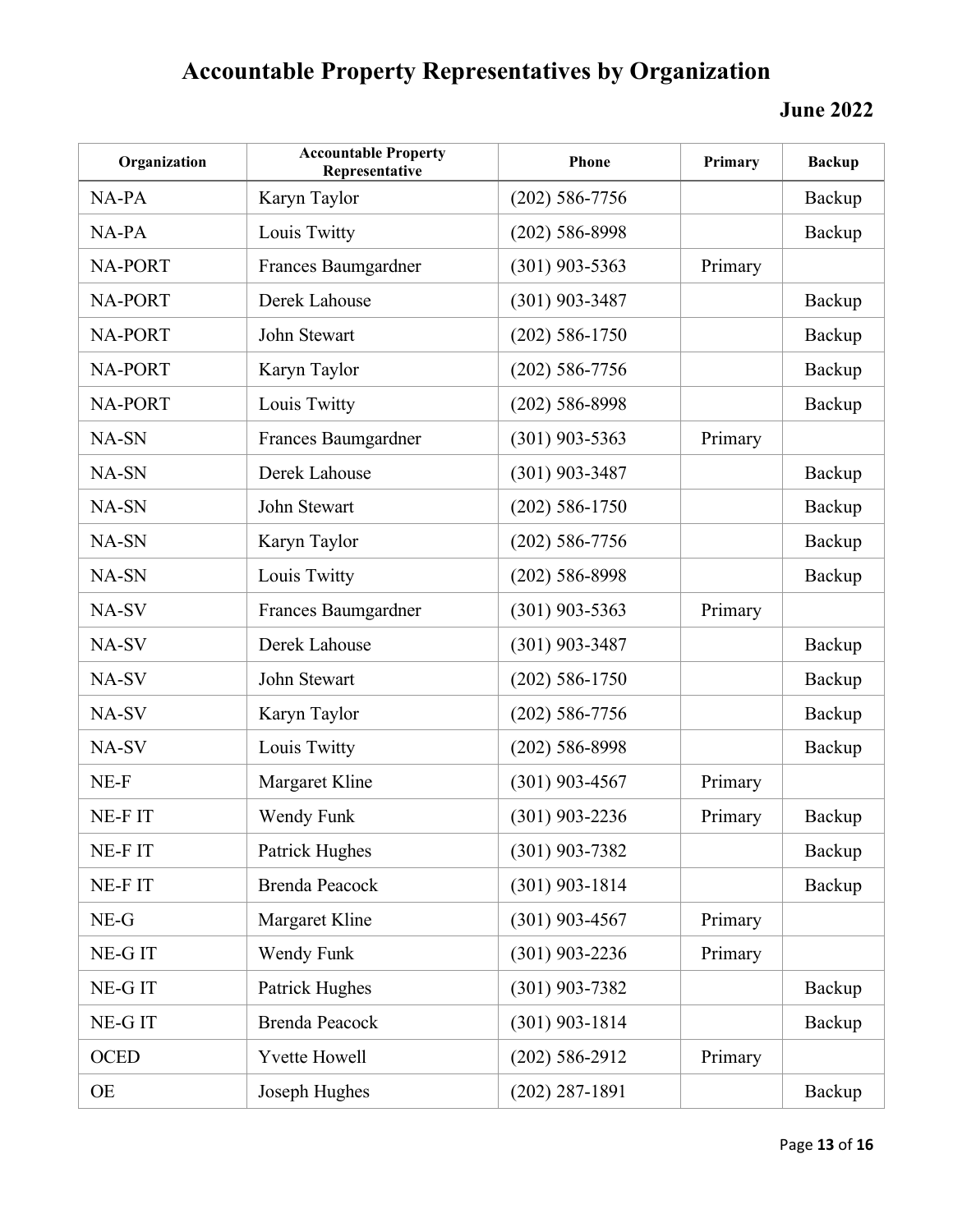| Organization     | <b>Accountable Property</b><br>Representative | Phone            | Primary | <b>Backup</b> |
|------------------|-----------------------------------------------|------------------|---------|---------------|
| <b>OE</b>        | Jefferson Davis                               | $(202)$ 586-2080 | Primary |               |
| <b>OP</b>        | Lametia Browne                                | $(202)$ 586-8401 | Primary |               |
| <b>OSE</b>       | <b>Anthony Whitson</b>                        | $(202)$ 586-3156 | Primary |               |
| <b>OSE-ADP</b>   | <b>Yvette Howell</b>                          | $(202)$ 586-2912 | Primary |               |
| PA               | Lisa Cox                                      | $(202)$ 586-1997 | Primary |               |
| PA               | Vernon Herron                                 | $(202)$ 586-4559 |         | Backup        |
| <b>PM</b>        | Sung Kong                                     | $(240)$ 475-9706 | Primary |               |
| <b>PM</b>        | David Bustamante                              | $(202)$ 586-4572 |         | Backup        |
| <b>S1 IT INV</b> | <b>Yvette Howell</b>                          | $(202)$ 586-2912 | Primary |               |
| SB               | Katrina Lee                                   | $(301)$ 903-7005 | Primary |               |
| SB               | Melissa Miller                                | $(240)$ 246-4751 |         | Backup        |
| $SC-1$           | Lauren Smith                                  | $(301)$ 903-5316 | Primary |               |
| $SC-1$           | Anna Douglass                                 | $(301)$ 903-4478 |         | Backup        |
| $SC-1$           | Valerie Diggs                                 | $(202)$ 586-0095 |         | Backup        |
| $SC-2$           | Lauren Smith                                  | $(301)$ 903-5316 | Primary |               |
| $SC-2$           | Anna Douglass                                 | $(301)$ 903-4478 |         | Backup        |
| $SC-22$          | Katie Runkles                                 | $(301)$ 903-6529 | Primary |               |
| $SC-22$          | Anna Douglass                                 | $(301)$ 903-4478 |         | Backup        |
| $SC-23$          | Leslie Madison                                | (301) 903-9135   | Primary |               |
| $SC-23$          | <b>Andrew Flatness</b>                        | $(301)$ 903-0488 |         | Backup        |
| $SC-23$          | Anna Douglass                                 | $(301)$ 903-4478 |         | Backup        |
| $SC-24$          | Sandra Newton                                 | $(301)$ 903-3068 | Primary |               |
| $SC-24$          | Anna Douglass                                 | $(301)$ 903-4478 |         | Backup        |
| $SC-24$          | <b>Yvette Walker</b>                          | $(301)$ 903-4095 | Primary |               |
| $SC-25$          | Kathy Yarmas                                  | $(301)$ 903-3832 | Primary |               |
| $SC-25$          | Anna Douglass                                 | $(301)$ 903-4478 |         | Backup        |
| $SC-26$          | Brenda May                                    | $(301)$ 903-0536 | Primary | Backup        |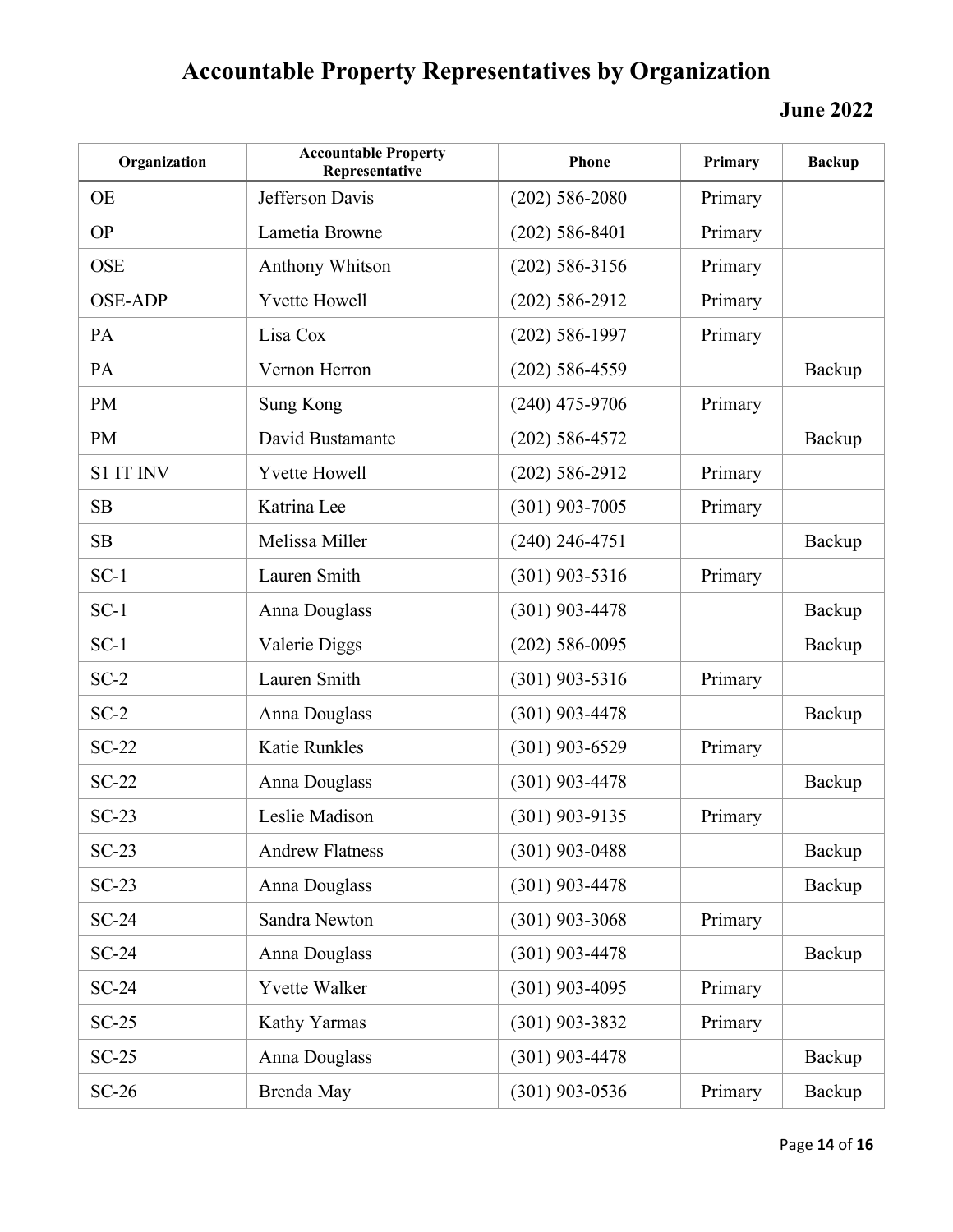| Organization   | <b>Accountable Property</b><br>Representative | Phone             | Primary | <b>Backup</b> |
|----------------|-----------------------------------------------|-------------------|---------|---------------|
| $SC-26$        | Anna Douglass                                 | $(301)$ 903-4478  |         |               |
| $SC-27$        | Anna Douglass                                 | $(301)$ 903-4478  |         |               |
| $SC-28$        | Casey Clark                                   | $(301)$ 903-5451  | Primary | Backup        |
| $SC-28$        | Anna Douglass                                 | $(301)$ 903-4478  |         |               |
| $SC-29$        | Zina Alyoussif                                | $(301)$ 903-1122  | Primary | Backup        |
| $SC-29$        | Anna Douglass                                 | $(301)$ 903-4478  |         | Backup        |
| $SC-3$         | Anna Douglass                                 | $(301)$ 903-4478  |         | Backup        |
| $SC-31$        | <b>Sharon Betson</b>                          | $(301)$ 903-4097  | Primary |               |
| $SC-31$        | Anna Douglass                                 | $(301)$ 903-4478  |         | Backup        |
| $SC-32$        | Joseph Ayoub                                  | $(202)$ 586-8994  | Primary |               |
| $SC-32$        | Anna Douglass                                 | $(301)$ 903-4478  |         | Backup        |
| $SC-32$        | Carolyn Burney                                | $(202)$ 586-5434  | Primary |               |
| $SC-4$         | Kimberly Black                                | $(301)$ 903-0974  | Primary |               |
| $SC-4$         | Anna Douglass                                 | $(301)$ 903-4478  |         | Backup        |
| $SC-41$        | Anna Douglass                                 | $(301)$ 903-4478  |         | Backup        |
| $SC-43$        | Cheryl Farmer                                 | $(301)$ 903-3541  | Primary |               |
| $SC-43$        | Anna Douglass                                 | $(301)$ 903-4478  |         | Backup        |
| $SC-45$        | Anna Douglass                                 | $(301)$ 903-4478  | Primary |               |
| $SC-47$        | Allison Eckhardt                              | $(202)$ 287-6990  | Primary |               |
| <b>SC-47</b>   | Anna Douglass                                 | $(301)$ 903-4478  |         | Backup        |
| $SC-48$        | James Osik                                    | $(301)$ 903-7994  | Primary | Backup        |
| $SC-48$        | Anna Douglass                                 | $(301)$ 903-4478  |         | Backup        |
| $SC-48$        | Nicole Wright                                 | $(202)$ 586-9776  | Primary |               |
| <b>SC-ADP</b>  | Anna Douglass                                 | $(301)$ 903-4478  | Primary |               |
| <b>SC-ADP</b>  | Sherri Mallis                                 | $(301)$ 903-8224  |         | Backup        |
| <b>SC-ASCR</b> | Sallyanne Mcpherson                           | $(301)$ 903 -9958 | Primary |               |
| <b>SC-ASCR</b> | Anna Douglass                                 | $(301)$ 903-4478  |         | Backup        |